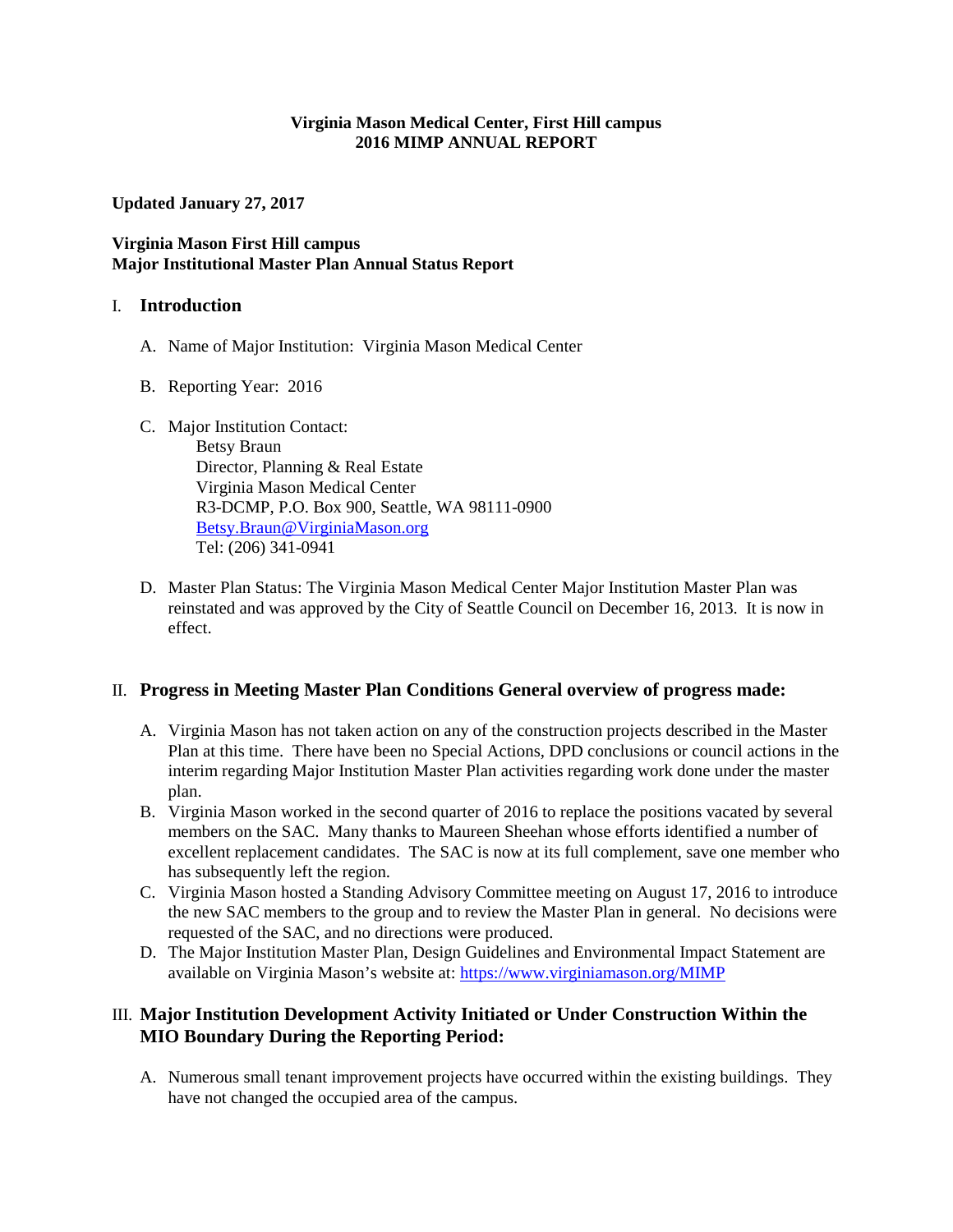- B. Virginia Mason has not leased additional space within its MIO to Non-Major Institution uses within the reporting period.
- C. Virginia Mason has been actively participating in promoting the Public Realm Action Plan (PRAP) adopted by SDOT for First Hill that describes improvements to several streets on First Hill that are within the Major Institution Overlay Boundary. The impacted streets are Terry Avenue, University, Terrace Street and 8th Avenue. Virginia Mason has been advocating with the First Hill community for developers to include PRAP recommendations into their proposed projects for First Hill, and has been successful at influencing the projects favorably towards the PRAP.
- D. Virginia Mason has also been actively engaged with SDOT and King County Metro in planning Bus Rapid Transit Line (BRT) improvements to Madison Avenue, at the south edge of the MIO. Virginia Mason has provided representation at a number of public meetings, and smaller focus group meetings to advance the development of the BRT line. The proposed stop at Terry and Madison will be able to take advantage of the planned redevelopment of the 1000 Madison block in its development of a transit stop at this location, with wider sidewalks, better lighting and other pedestrian improvements. Concerns have been raised about the current proposed alignment of this stop, as it is proposed to block Terry Avenue in the middle of Madison Street. Virginia Mason has written a letter to SDOT on December 2, 2015 stating their concerns about the potential traffic impacts this stop location may have on the ingress and egress of vehicles to the 1000 Madison proposed building, and to the hospital Emergency Department, asking for the proposed MIMP development to be taken into consideration in the development of the BRT Environmental Impact Statement. The BRT project was not subject to an EIS, and has not yet produced one. This outstanding issue of traffic impacts needs to be resolved as the project moves into formal design.

# IV. **Major Institution Development Activity Outside but within 2,500 feet of the MIO District Boundary**

- A. Land and Building Acquisition during the Reporting Period: None.
- B. Leasing Activity during the Reporting Period: Some of Virginia Mason's leased off-site parking within 2500 feet of the MIO has been changed or relocated. This offsite parking is allowed per 23.69.022 a.1, and is included in our Transportation Management Plan, per 23.69.022.a.5.

# V. **Progress in Meeting Transportation Management Program (TMP) Conditions**

A. General Overview of progress in achieving the goals and objectives contained in the TMP:

The 2013 Master Plan established an SOV goal for Virginia Mason employees of 30% or lower. By 1998, Virginia Mason had achieved a rate of 28%. By 2015, this rate has dropped to 22%, according to the WSDOT commute trip survey on 10/30/2015. Various non-SOV commute options are detailed in the Master Plan and are promoted to all new employees through Virginia Mason's green commuting program under the Enviromason program, and updates are offered regularly via on-site transportation fairs and other promotional events. Options include Bike, Bus, Carpool, Ferry, Light Rail, Motorcycle, Train, Vanpool, Walking, Subsidized ORCA Cards and Corporate Smart Cars for work-related travel options.

Virginia Mason is now offering annual bus passes for single and double zones to Virginia Mason Employees for an annual fee of \$50.00, increasing the incentives to use transit.